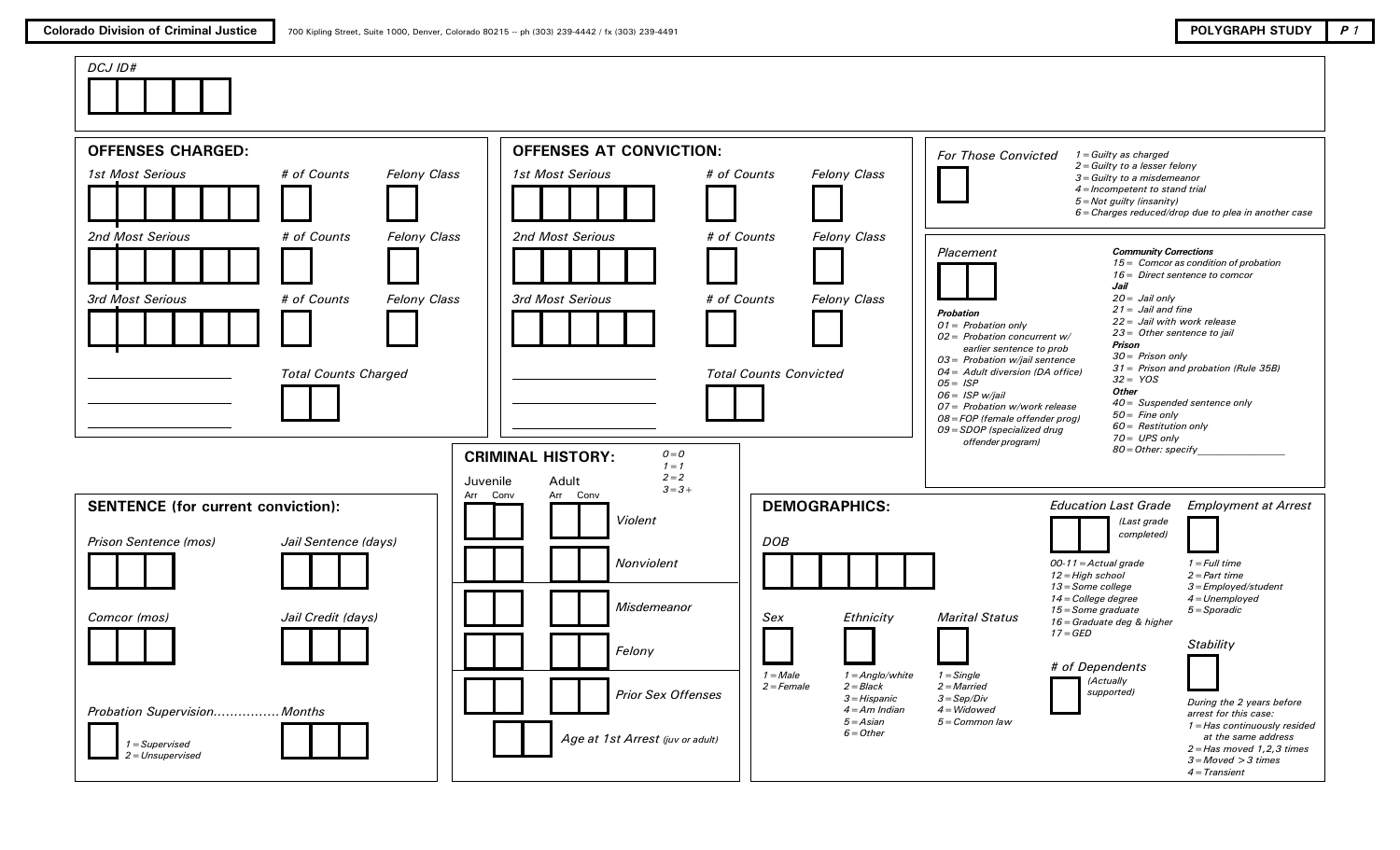## JUVENILE HISTORY (including current offense) (information from file -- PSIR, police report, etc.)

|                     |            | <b>MALES</b> |                                  |            | <b>FEMALES</b> |                                  |     | <b>UNKNOWN GENDER</b> |     |                                  |           |   |   |        |    |   |        |   |   | PARAPHILIAS PERPETRATED UPON/TARGETED TOWARD IDENTIFIABLE VICTIMS<br>$T = TYPE$ (SEE CODES) F = FREQUENCY (IF KNOWN) G = GENDER (IF KNOWN) |   |   |              |   |   | <b>PARA/RISK BEH</b><br>NONSPEC VICTS |
|---------------------|------------|--------------|----------------------------------|------------|----------------|----------------------------------|-----|-----------------------|-----|----------------------------------|-----------|---|---|--------|----|---|--------|---|---|--------------------------------------------------------------------------------------------------------------------------------------------|---|---|--------------|---|---|---------------------------------------|
| AGE<br><b>GROUP</b> |            | # of VICTIMS | RELATIONSHIP<br>$0 = No/1 = Yes$ |            | # of VICTIMS   | RELATIONSHIP<br>$0 = No/1 = Yes$ |     | # of VICTIMS          |     | RELATIONSHIP<br>$0 = No/1 = Yes$ | $\mathbf$ | F | G | $\tau$ | F. | G | $\tau$ | F | G | $\rightarrow$                                                                                                                              | F | G | $\mathsf{T}$ | F | G | $\mathbf{r}$                          |
|                     | <b>NEW</b> | REPEAT       | REL   TRUST   STRNGR             | <b>NEW</b> | REPEAT         | REL TRUST STRNGR                 | NEW | REPEAT                | REL | TRUST STRNGR                     |           |   |   |        |    |   |        |   |   |                                                                                                                                            |   |   |              |   |   |                                       |
| $0-5$               |            |              |                                  |            |                |                                  |     |                       |     |                                  |           |   |   |        |    |   |        |   |   |                                                                                                                                            |   |   |              |   |   |                                       |
| $6 - 9$             |            |              |                                  |            |                |                                  |     |                       |     |                                  |           |   |   |        |    |   |        |   |   |                                                                                                                                            |   |   |              |   |   |                                       |
| $10-13$             |            |              |                                  |            |                |                                  |     |                       |     |                                  |           |   |   |        |    |   |        |   |   |                                                                                                                                            |   |   |              |   |   |                                       |
| $14-17$             |            |              |                                  |            |                |                                  |     |                       |     |                                  |           |   |   |        |    |   |        |   |   |                                                                                                                                            |   |   |              |   |   |                                       |
| $18 +$              |            |              |                                  |            |                |                                  |     |                       |     |                                  |           |   |   |        |    |   |        |   |   |                                                                                                                                            |   |   |              |   |   |                                       |
| ELD/<br><b>RISK</b> |            |              |                                  |            |                |                                  |     |                       |     |                                  |           |   |   |        |    |   |        |   |   |                                                                                                                                            |   |   |              |   |   |                                       |
| UNK                 |            |              |                                  |            |                |                                  |     |                       |     |                                  |           |   |   |        |    |   |        |   |   |                                                                                                                                            |   |   |              |   |   |                                       |

# ADULT HISTORY (up to and including the current offense) (information from file -- PSIR, police report, etc.)

|                            |              | <b>MALES</b> |                                  |     | <b>FEMALES</b> |                                  |     | <b>UNKNOWN GENDER</b> |                                  |        |        |   |   |   |   | PARAPHILIAS PERPETRATED UPON/TARGETED TOWARD IDENTIFIABLE VICTIMS<br>$T = TYPE$ (SEE CODES) F = FREQUENCY (IF KNOWN) G = GENDER (IF KNOWN) |   |   |    |   | <b>PARA/RISK BEH</b><br>NONSPEC VICTS |
|----------------------------|--------------|--------------|----------------------------------|-----|----------------|----------------------------------|-----|-----------------------|----------------------------------|--------|--------|---|---|---|---|--------------------------------------------------------------------------------------------------------------------------------------------|---|---|----|---|---------------------------------------|
| <b>AGE</b><br><b>GROUP</b> | # of VICTIMS |              | RELATIONSHIP<br>$0 = No/1 = Yes$ |     | # of VICTIMS   | RELATIONSHIP<br>$0 = No/1 = Yes$ |     | # of VICTIMS          | RELATIONSHIP<br>$0 = No/1 = Yes$ | F<br>G | F<br>T | G | T | F | G | F<br>$\mathbf{r}$                                                                                                                          | G | T | Е. | G |                                       |
|                            | NEW          | REPEAT       | REL   TRUST  <br>STRNGR          | NEW | REPEAT         | REL TRUST STRNGR                 | NEW | REPEAT                | REL   TRUST   STRNGR             |        |        |   |   |   |   |                                                                                                                                            |   |   |    |   |                                       |
| $0-5$                      |              |              |                                  |     |                |                                  |     |                       |                                  |        |        |   |   |   |   |                                                                                                                                            |   |   |    |   |                                       |
| $6 - 9$                    |              |              |                                  |     |                |                                  |     |                       |                                  |        |        |   |   |   |   |                                                                                                                                            |   |   |    |   |                                       |
| $10-13$                    |              |              |                                  |     |                |                                  |     |                       |                                  |        |        |   |   |   |   |                                                                                                                                            |   |   |    |   |                                       |
| $14-17$                    |              |              |                                  |     |                |                                  |     |                       |                                  |        |        |   |   |   |   |                                                                                                                                            |   |   |    |   |                                       |
| $18 +$                     |              |              |                                  |     |                |                                  |     |                       |                                  |        |        |   |   |   |   |                                                                                                                                            |   |   |    |   |                                       |
| ELD/<br><b>RISK</b>        |              |              |                                  |     |                |                                  |     |                       |                                  |        |        |   |   |   |   |                                                                                                                                            |   |   |    |   |                                       |
| UNK                        |              |              |                                  |     |                |                                  |     |                       |                                  |        |        |   |   |   |   |                                                                                                                                            |   |   |    |   |                                       |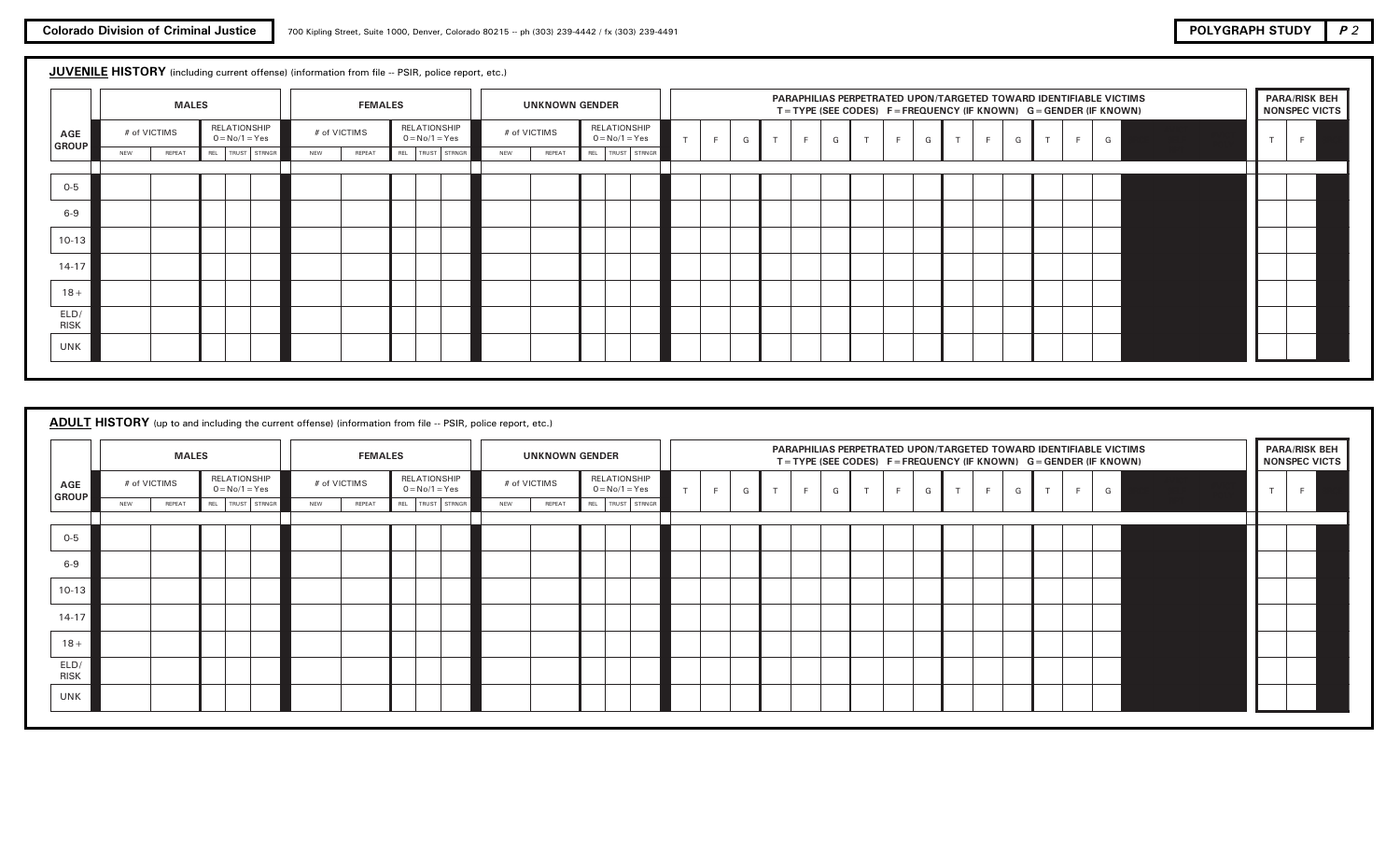## Was any new information learned about the HISTORY (including current offense) from the POLYGRAPH PROCESS? (if YES, continue -- mark yes to all that apply) ( $O = No / 1 = Yes$ )

| <b>SPECIFIC VICTIMS</b><br>new<br>.<br>m known. | <b>SPECIFIC PARAPHILIAS</b><br>$k$ nous | <b>SPECIFIC FREQUENCY</b><br>known<br>wiczim | <b>NONSPECIFIC PARAPHILIAS</b><br>$\mu$ <sub>n</sub> $\mu$ <sub>n</sub><br><u>ivictim</u> | <b>NONSPECIFIC FREQUENCY</b><br>unknown<br>ctin |
|-------------------------------------------------|-----------------------------------------|----------------------------------------------|-------------------------------------------------------------------------------------------|-------------------------------------------------|
|                                                 |                                         |                                              |                                                                                           |                                                 |

## NEW INFORMATION LEARNED ABOUT JUVENILE HISTORY (including current offense) FROM THE POLYGRAPH PROCESS

|                     |     |              | <b>MALES</b> |                                  |     | <b>FEMALES</b> |                                  |     | <b>UNKNOWN GENDER</b> |                                  |                      |   |   |        |   |   | PARAPHILIAS PERPETRATED UPON/TARGETED TOWARD IDENTIFIABLE VICTIMS<br>$T = TYPE$ (SEE CODES) F = FREQUENCY (IF KNOWN) G = GENDER (IF KNOWN) |   |        |              |   |               |                |   |      |               |               | NONSPEC VICTS | <b>PARA/RISK BEH</b> |      |
|---------------------|-----|--------------|--------------|----------------------------------|-----|----------------|----------------------------------|-----|-----------------------|----------------------------------|----------------------|---|---|--------|---|---|--------------------------------------------------------------------------------------------------------------------------------------------|---|--------|--------------|---|---------------|----------------|---|------|---------------|---------------|---------------|----------------------|------|
| AGE<br>GROUP        |     | # of VICTIMS |              | RELATIONSHIP<br>$0 = No/1 = Yes$ |     | # of VICTIMS   | RELATIONSHIP<br>$0 = No/1 = Yes$ |     | # of VICTIMS          | RELATIONSHIP<br>$0 = No/1 = Yes$ |                      | F | G | $\sim$ | F | G | $\tau$                                                                                                                                     | G | $\tau$ | $\mathbf{F}$ | G | $\rightarrow$ | $\blacksquare$ | G | SRCE | #VICT<br>SELF | #VICT<br>POLY |               | F                    | SRCE |
|                     | NEW | REPEAT       |              | REL   TRUST   STRNGR             | NEW | REPEAT         | REL TRUST STRNGR                 | NEW | REPEAT                |                                  | REL   TRUST   STRNGR |   |   |        |   |   |                                                                                                                                            |   |        |              |   |               |                |   |      | RPT           |               |               |                      |      |
|                     |     |              |              |                                  |     |                |                                  |     |                       |                                  |                      |   |   |        |   |   |                                                                                                                                            |   |        |              |   |               |                |   |      |               |               |               |                      |      |
| $O-5$               |     |              |              |                                  |     |                |                                  |     |                       |                                  |                      |   |   |        |   |   |                                                                                                                                            |   |        |              |   |               |                |   |      |               |               |               |                      |      |
| $6 - 9$             |     |              |              |                                  |     |                |                                  |     |                       |                                  |                      |   |   |        |   |   |                                                                                                                                            |   |        |              |   |               |                |   |      |               |               |               |                      |      |
| $10-13$             |     |              |              |                                  |     |                |                                  |     |                       |                                  |                      |   |   |        |   |   |                                                                                                                                            |   |        |              |   |               |                |   |      |               |               |               |                      |      |
| $14 - 17$           |     |              |              |                                  |     |                |                                  |     |                       |                                  |                      |   |   |        |   |   |                                                                                                                                            |   |        |              |   |               |                |   |      |               |               |               |                      |      |
| $18 +$              |     |              |              |                                  |     |                |                                  |     |                       |                                  |                      |   |   |        |   |   |                                                                                                                                            |   |        |              |   |               |                |   |      |               |               |               |                      |      |
| ELD/<br><b>RISK</b> |     |              |              |                                  |     |                |                                  |     |                       |                                  |                      |   |   |        |   |   |                                                                                                                                            |   |        |              |   |               |                |   |      |               |               |               |                      |      |
| <b>UNK</b>          |     |              |              |                                  |     |                |                                  |     |                       |                                  |                      |   |   |        |   |   |                                                                                                                                            |   |        |              |   |               |                |   |      |               |               |               |                      |      |

| on SPECIFIC VICTIMS<br>New into |  | PECIFIC PARAPHILIAS |  | <b>FREQUENCY</b><br><b>PECIFIC FT</b><br>ו חרי |  | <b>ECIFIC PARAPHILIAS</b><br><b>JNSPF</b> |  | COIF<br><b>IONSPECIF</b> |
|---------------------------------|--|---------------------|--|------------------------------------------------|--|-------------------------------------------|--|--------------------------|
| $k$ nown<br><b>AUVVII</b>       |  | knowr               |  | known                                          |  |                                           |  |                          |

SPECIFIC PARAPHILIAS  $\Box$  SPECIFIC FREQUENCY NONSPECIFIC PARAPHILIAS NONSPECIFIC FREQUENCY

## NEW INFORMATION LEARNED ABOUT ADULT HISTORY (including current offense) FROM THE POLYGRAPH PROCESS

|                     |            | <b>MALES</b> |                                  |            | <b>FEMALES</b> |                                  |            | <b>UNKNOWN GENDER</b> |                                  |                |   |    |   |   |   |   | PARAPHILIAS PERPETRATED UPON/TARGETED TOWARD IDENTIFIABLE VICTIMS<br>$T = TYPE$ (SEE CODES) $F = FREQUENCY$ (IF KNOWN) $G = GENDER$ (IF KNOWN) |   |   |              |                |   |      |                      |               | NONSPEC VICTS | <b>PARA/RISK BEH</b> |      |
|---------------------|------------|--------------|----------------------------------|------------|----------------|----------------------------------|------------|-----------------------|----------------------------------|----------------|---|----|---|---|---|---|------------------------------------------------------------------------------------------------------------------------------------------------|---|---|--------------|----------------|---|------|----------------------|---------------|---------------|----------------------|------|
| AGE<br><b>GROUP</b> |            | # of VICTIMS | RELATIONSHIP<br>$0 = No/1 = Yes$ |            | # of VICTIMS   | RELATIONSHIP<br>$0 = No/1 = Yes$ |            | # of VICTIMS          | RELATIONSHIP<br>$0 = No/1 = Yes$ | $\blacksquare$ | G | F. | G | T | F | G | -                                                                                                                                              | F | G | $\mathbf{r}$ | $\blacksquare$ | G | SRCE | #VICT<br><b>SELF</b> | #VICT<br>POLY | $\rightarrow$ | F.                   | SRCE |
|                     | <b>NEW</b> | REPEAT       | REL   TRUST   STRNGR             | <b>NEW</b> | REPEAT         | REL TRUST STRNGR                 | <b>NEW</b> | REPEAT                | REL   TRUST   STRNGR             |                |   |    |   |   |   |   |                                                                                                                                                |   |   |              |                |   |      | <b>RPT</b>           |               |               |                      |      |
|                     |            |              |                                  |            |                |                                  |            |                       |                                  |                |   |    |   |   |   |   |                                                                                                                                                |   |   |              |                |   |      |                      |               |               |                      |      |
| $O - 5$             |            |              |                                  |            |                |                                  |            |                       |                                  |                |   |    |   |   |   |   |                                                                                                                                                |   |   |              |                |   |      |                      |               |               |                      |      |
| $6 - 9$             |            |              |                                  |            |                |                                  |            |                       |                                  |                |   |    |   |   |   |   |                                                                                                                                                |   |   |              |                |   |      |                      |               |               |                      |      |
| $10-13$             |            |              |                                  |            |                |                                  |            |                       |                                  |                |   |    |   |   |   |   |                                                                                                                                                |   |   |              |                |   |      |                      |               |               |                      |      |
| $14-17$             |            |              |                                  |            |                |                                  |            |                       |                                  |                |   |    |   |   |   |   |                                                                                                                                                |   |   |              |                |   |      |                      |               |               |                      |      |
| $18 +$              |            |              |                                  |            |                |                                  |            |                       |                                  |                |   |    |   |   |   |   |                                                                                                                                                |   |   |              |                |   |      |                      |               |               |                      |      |
| ELD/<br><b>RISK</b> |            |              |                                  |            |                |                                  |            |                       |                                  |                |   |    |   |   |   |   |                                                                                                                                                |   |   |              |                |   |      |                      |               |               |                      |      |
| <b>UNK</b>          |            |              |                                  |            |                |                                  |            |                       |                                  |                |   |    |   |   |   |   |                                                                                                                                                |   |   |              |                |   |      |                      |               |               |                      |      |

\* NOTE: The SOURCE where this information was FIRST revealed about this victim group (11 = File / 00 = Self Report / 01 = Baseline / 02 + = Polygraph #). Insert # of victims revealed in self report, then # of victims revea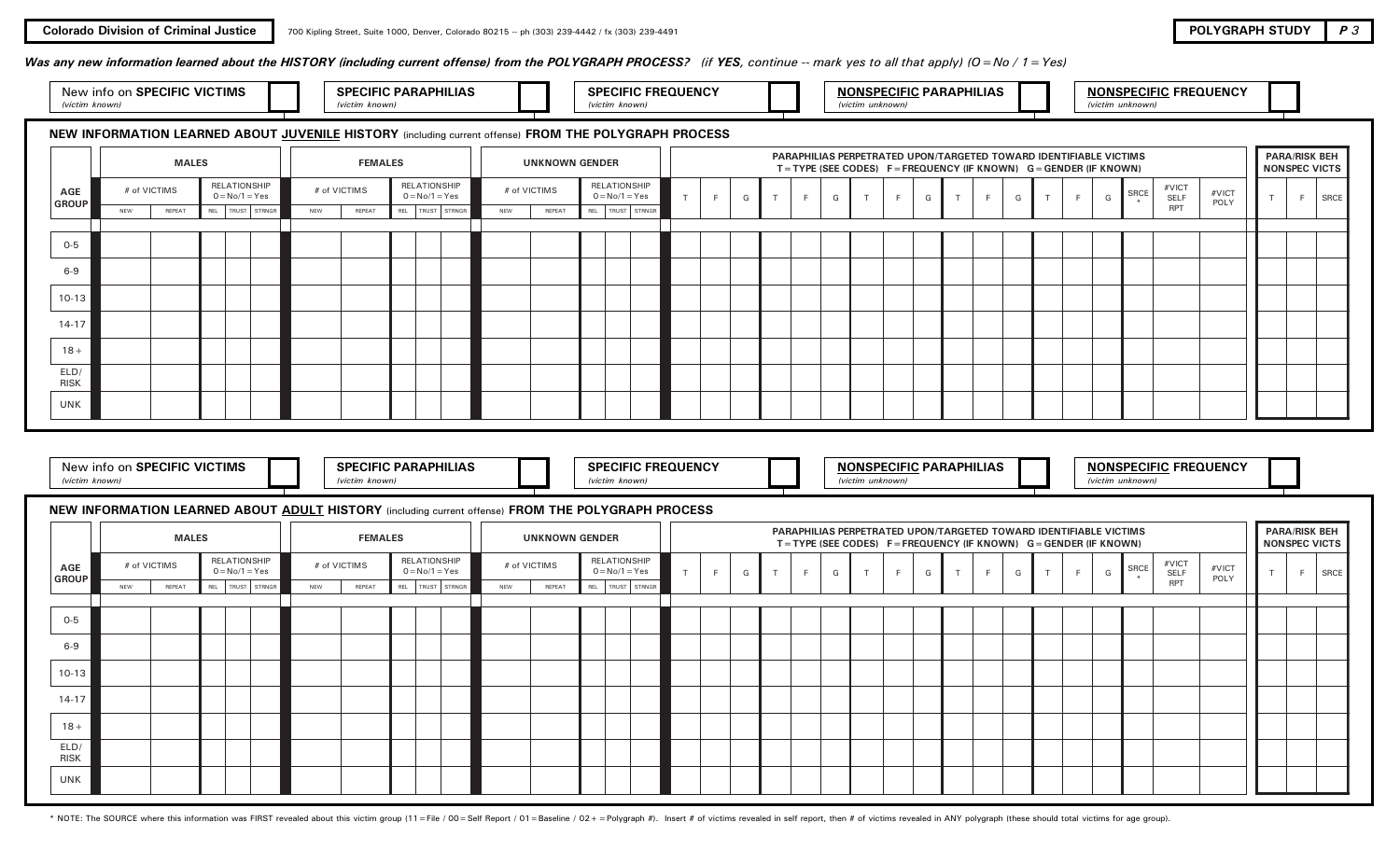Was any new information revealed in the polygraph process about ACTS COMMITTED SINCE THE PERSON WAS SENTENCED?  $\Box$   $(0 = No/1 = Yes)$  (if YES, continue)

# NEW INFORMATION REVEALED IN THE POLYGRAPH PROCESS ABOUT ACTS COMMITTED SINCE PERSON WAS SENTENCED

|                     |     | <b>MALES</b> |                                  |     | <b>FEMALES</b> |                                  |     | <b>UNKNOWN GENDER</b> |                                  |  |    |   |        |        |         |        |    | PARAPHILIAS PERPETRATED UPON/TARGETED TOWARD IDENTIFIABLE VICTIMS<br>$T = TYPE$ (SEE CODES) $F = FREQUENCY$ (IF KNOWN) $G = GENDER$ (IF KNOWN) |               |   |   |      |               |               | NONSPEC VICTS | <b>PARA/RISK BEH</b> |
|---------------------|-----|--------------|----------------------------------|-----|----------------|----------------------------------|-----|-----------------------|----------------------------------|--|----|---|--------|--------|---------|--------|----|------------------------------------------------------------------------------------------------------------------------------------------------|---------------|---|---|------|---------------|---------------|---------------|----------------------|
| AGE<br>GROUP        |     | # of VICTIMS | RELATIONSHIP<br>$0 = No/1 = Yes$ |     | # of VICTIMS   | RELATIONSHIP<br>$0 = No/1 = Yes$ |     | # of VICTIMS          | RELATIONSHIP<br>$0 = No/1 = Yes$ |  | E. | G | F<br>G | $\tau$ | E.<br>G | $\tau$ | E. | G                                                                                                                                              | $\rightarrow$ | F | G | SRCE | #VICT<br>SELF | #VICT<br>POLY |               | E.<br>SRCE           |
|                     | NEW | REPEAT       | REL   TRUST   STRNGR             | NEW | REPEAT         | REL   TRUST   STRNGR             | NEW | REPEAT                | REL TRUST STRNGR                 |  |    |   |        |        |         |        |    |                                                                                                                                                |               |   |   |      | <b>RPT</b>    |               |               |                      |
|                     |     |              |                                  |     |                |                                  |     |                       |                                  |  |    |   |        |        |         |        |    |                                                                                                                                                |               |   |   |      |               |               |               |                      |
| $O-5$               |     |              |                                  |     |                |                                  |     |                       |                                  |  |    |   |        |        |         |        |    |                                                                                                                                                |               |   |   |      |               |               |               |                      |
| $6 - 9$             |     |              |                                  |     |                |                                  |     |                       |                                  |  |    |   |        |        |         |        |    |                                                                                                                                                |               |   |   |      |               |               |               |                      |
| $10-13$             |     |              |                                  |     |                |                                  |     |                       |                                  |  |    |   |        |        |         |        |    |                                                                                                                                                |               |   |   |      |               |               |               |                      |
| $14-17$             |     |              |                                  |     |                |                                  |     |                       |                                  |  |    |   |        |        |         |        |    |                                                                                                                                                |               |   |   |      |               |               |               |                      |
| $18 +$              |     |              |                                  |     |                |                                  |     |                       |                                  |  |    |   |        |        |         |        |    |                                                                                                                                                |               |   |   |      |               |               |               |                      |
| ELD/<br><b>RISK</b> |     |              |                                  |     |                |                                  |     |                       |                                  |  |    |   |        |        |         |        |    |                                                                                                                                                |               |   |   |      |               |               |               |                      |
| UNK                 |     |              |                                  |     |                |                                  |     |                       |                                  |  |    |   |        |        |         |        |    |                                                                                                                                                |               |   |   |      |               |               |               |                      |

|                     |                 |                                    |                                              |                       | PERPETRATOR PROFILE OF EARLY BEHAVIORS (first three paraphilias committed by perp) |                              | <b>CODE KEY</b>                                                                                                                                                                                                                                                                                           |                                                                                                                                                                                                                                                                                                                                          |
|---------------------|-----------------|------------------------------------|----------------------------------------------|-----------------------|------------------------------------------------------------------------------------|------------------------------|-----------------------------------------------------------------------------------------------------------------------------------------------------------------------------------------------------------------------------------------------------------------------------------------------------------|------------------------------------------------------------------------------------------------------------------------------------------------------------------------------------------------------------------------------------------------------------------------------------------------------------------------------------------|
| $\overline{2}$<br>3 | PARA-<br>PHILIA | <b>PERP AGE</b><br><b>AT ONSET</b> | <b>VICTIM</b><br>AGE<br>GROUP(S)<br>A2<br>A1 | <b>GENDER</b>         | <b>RELATIONSHIP</b><br>$(0 = No/1 = Yes)$<br>TRUST STRNGR<br>REL                   | <b>DATA</b><br><b>SOURCE</b> | PARAPHILIA -- (see code sheet)<br>VICTIM AGE GROUP(S) (code up to two groups -- A1, A2)<br>$1 = 0.5$<br>$2 = 6-9$<br>$3 = 10 - 13$<br>$4 = 14 - 17$<br>$5 = 18 +$<br>$6 = E$ Iderly/at risk<br>7 = Unknown<br><b>GENDER</b><br>1 = Male<br>$2 = Female$<br>$3 = Both$<br>RELATIONSHIP -- (see code sheet) | <b>Termination from Treatment/Supervision</b><br>$0 = Not$ terminated<br>$1 =$ New non-sex crime<br>$2 =$ New sex crime<br>3 = Non-compliance with treatment<br>4 = Violated supervision condition<br>5 = Sentence discharged<br>$6 = Absconded$<br>7 = Moved out of state<br>$8$ = Other<br>$9$ = Unknown<br><b>Date of Termination</b> |
|                     | $(0=No/1=Yes)$  | <b>Perpetrator of incest?</b>      |                                              | Source of incest info | $(11 =$ File / 00 = Self report / 01 = Baseline / 02 + = Poly#)                    |                              | <b>DATA SOURCE</b><br>$11 =$ File<br>00 = Self report (disclosures under threat of polygraph or<br>disclosures between polygraphs)<br>$O1 = Baseline$<br>$02 + P_0/v$ #                                                                                                                                   |                                                                                                                                                                                                                                                                                                                                          |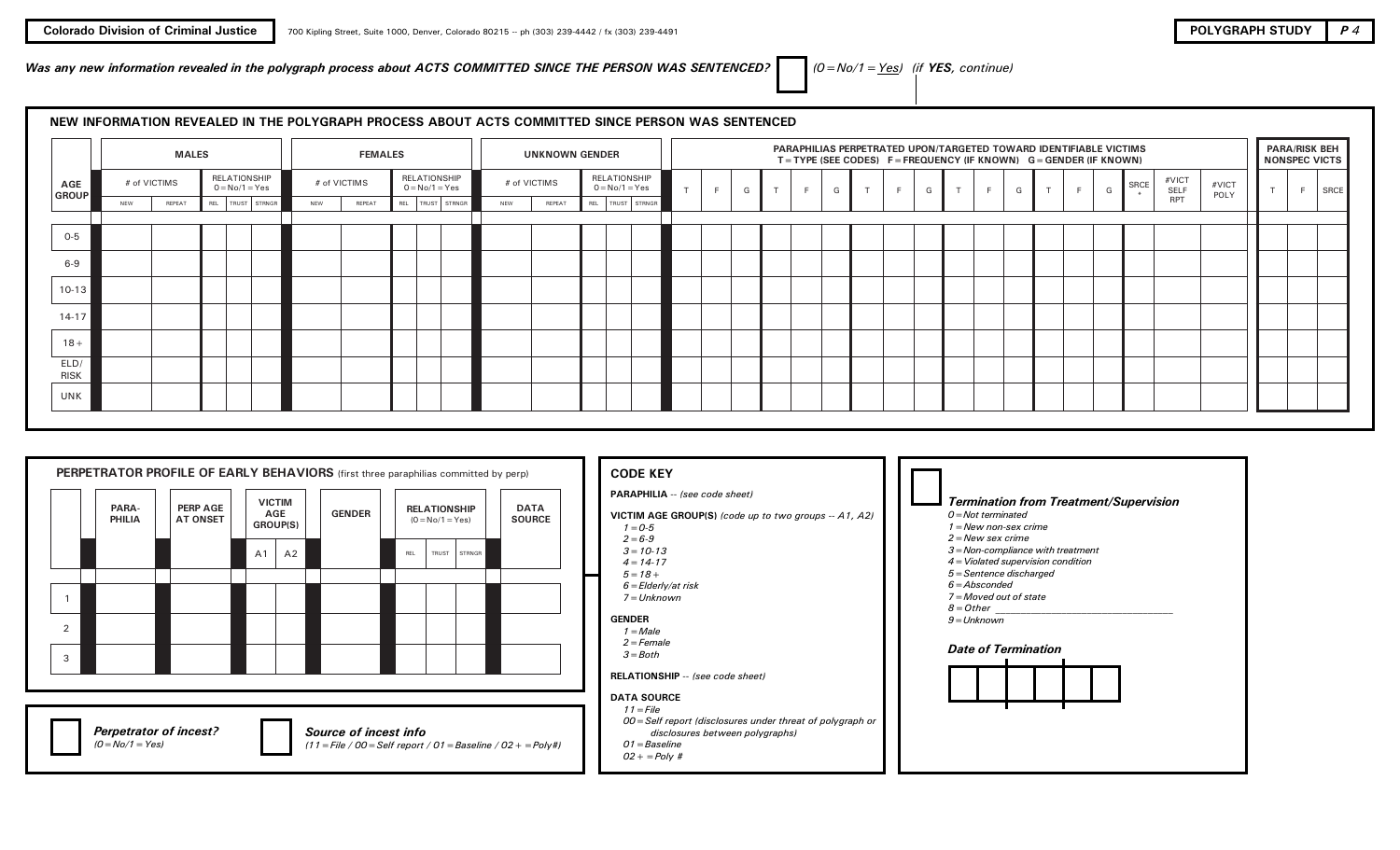

|             | POLYGRAPH DATE<br><b>YR</b><br><b>MO</b><br>DAY |  | <b>POLY</b> | <b>TEST</b>    | <b>WHEN</b><br><b>WERE</b> |                   | <b>SYSTEM RESPONSE</b> |            |
|-------------|-------------------------------------------------|--|-------------|----------------|----------------------------|-------------------|------------------------|------------|
| <b>POLY</b> |                                                 |  | <b>TYPE</b> | <b>RESULTS</b> | <b>ADMISSIONS</b><br>MADE? | <b>RESPONSE 1</b> | RESPONSE 2             | RESPONSE 3 |
| #1          |                                                 |  |             |                |                            |                   |                        |            |
| #2          |                                                 |  |             |                |                            |                   |                        |            |
| #3          |                                                 |  |             |                |                            |                   |                        |            |
| #4          |                                                 |  |             |                |                            |                   |                        |            |
| #5          |                                                 |  |             |                |                            |                   |                        |            |
| #6          |                                                 |  |             |                |                            |                   |                        |            |
| #7          |                                                 |  |             |                |                            |                   |                        |            |
| #8          |                                                 |  |             |                |                            |                   |                        |            |
| #9          |                                                 |  |             |                |                            |                   |                        |            |

## CODE KEY

#### SYSTEM RESPONSE

- 01=Antabuse required
- 02=New people informed of behavior
- 03=Re-tested
- 04=Increased supervision/ISP
- 05=Jail time (short term)
- 06=Residential adjustment/comcor (residential adjustment=leaving home)
- 07=Revoked to DOC/court
- 08=Arrested for new non-sex crime
- 09=Arrested for new sex crime
- 10=Initiated investigation of disclosure
- 11=Electronic monitoring
- 12=Limited immunity
- 13=Confronted in group
- 14=Additions to relapse plan by therapist
- 15=Management plan modification
- 16=Expelled from treatment
- 17=Behavior is restricted (travel, visitation, curfew)
- $18 = Other$  $19=Other$

#### treatment; to obtain information on sex history and past convictions 3 = MAINTENANCE -- Usually ongoing to determine compliance with

POLYGRAPH TYPE

terms and conditions 4= SITUATIONAL -- Reason to suspect new sex assault or high risk

2= BASELINE/SEX HISTORY -- Usually first polygraph beginning

1= DENIAL -- To determine guilt on current offense if offender

behavior

maintains denial after conviction

5= RE-TEST -- Previous test inconclusive, equipment problems, or sanction

### OFFICIAL TEST RESULTS

- 1=Deception indicated
- 2=No deception indicated
- 3=No opinion/inconclusive

#### WHEN WERE ADMISSIONS FIRST MADE?

- $1 = Pre-test$
- $2 = Test$
- 3=Post-test
- 4=None of the above (no admissions)

## Length of time in treatment before 1st polygraph (months)

## COMMENTS

Record any other information relating to the ability of the offender to: 1) gain ACCESS to potential victims,

2) gain the PRIVACY to potentially reoffend, and/or

3) gain the AUTHORITY to potentially reoffend.

If this is due to a deficit in the criminal justice system, please note.

 $\_$  . The contribution of the contribution of the contribution of the contribution of the contribution of the contribution of the contribution of the contribution of the contribution of the contribution of the contributio

\_\_\_\_\_\_\_\_\_\_\_\_\_\_\_\_\_\_\_\_\_\_\_\_\_\_\_\_\_\_\_\_\_\_\_\_\_\_\_\_\_\_\_\_\_\_\_\_\_\_\_\_\_\_\_\_\_\_\_\_\_\_\_\_\_\_\_\_\_\_\_\_\_\_\_\_\_\_\_\_\_\_\_\_\_\_\_\_\_\_\_\_\_\_\_\_\_\_\_\_\_\_\_\_\_\_\_

 $\_$  . The contribution of the contribution of the contribution of the contribution of the contribution of the contribution of the contribution of the contribution of the contribution of the contribution of the contributio

 $\_$  . The contribution of the contribution of the contribution of the contribution of the contribution of the contribution of the contribution of the contribution of the contribution of the contribution of the contributio

\_\_\_\_\_\_\_\_\_\_\_\_\_\_\_\_\_\_\_\_\_\_\_\_\_\_\_\_\_\_\_\_\_\_\_\_\_\_\_\_\_\_\_\_\_\_\_\_\_\_\_\_\_\_\_\_\_\_\_\_\_\_\_\_\_\_\_\_\_\_\_\_\_\_\_\_\_\_\_\_\_\_\_\_\_\_\_\_\_\_\_\_\_\_\_\_\_\_\_\_\_\_\_\_\_\_\_

\_\_\_\_\_\_\_\_\_\_\_\_\_\_\_\_\_\_\_\_\_\_\_\_\_\_\_\_\_\_\_\_\_\_\_\_\_\_\_\_\_\_\_\_\_\_\_\_\_\_\_\_\_\_\_\_\_\_\_\_\_\_\_\_\_\_\_\_\_\_\_\_\_\_\_\_\_\_\_\_\_\_\_\_\_\_\_\_\_\_\_\_\_\_\_\_\_\_\_\_\_\_\_\_\_\_\_

\_\_\_\_\_\_\_\_\_\_\_\_\_\_\_\_\_\_\_\_\_\_\_\_\_\_\_\_\_\_\_\_\_\_\_\_\_\_\_\_\_\_\_\_\_\_\_\_\_\_\_\_\_\_\_\_\_\_\_\_\_\_\_\_\_\_\_\_\_\_\_\_\_\_\_\_\_\_\_\_\_\_\_\_\_\_\_\_\_\_\_\_\_\_\_\_\_\_\_\_\_\_\_\_\_\_\_

 $\_$  . The contribution of the contribution of the contribution of the contribution of the contribution of the contribution of the contribution of the contribution of the contribution of the contribution of the contributio

\_\_\_\_\_\_\_\_\_\_\_\_\_\_\_\_\_\_\_\_\_\_\_\_\_\_\_\_\_\_\_\_\_\_\_\_\_\_\_\_\_\_\_\_\_\_\_\_\_\_\_\_\_\_\_\_\_\_\_\_\_\_\_\_\_\_\_\_\_\_\_\_\_\_\_\_\_\_\_\_\_\_\_\_\_\_\_\_\_\_\_\_\_\_\_\_\_\_\_\_\_\_\_\_\_\_\_

 $\_$  . The contribution of the contribution of the contribution of the contribution of the contribution of the contribution of the contribution of the contribution of the contribution of the contribution of the contributio

\_\_\_\_\_\_\_\_\_\_\_\_\_\_\_\_\_\_\_\_\_\_\_\_\_\_\_\_\_\_\_\_\_\_\_\_\_\_\_\_\_\_\_\_\_\_\_\_\_\_\_\_\_\_\_\_\_\_\_\_\_\_\_\_\_\_\_\_\_\_\_\_\_\_\_\_\_\_\_\_\_\_\_\_\_\_\_\_\_\_\_\_\_\_\_\_\_\_\_\_\_\_\_\_\_\_\_

\_\_\_\_\_\_\_\_\_\_\_\_\_\_\_\_\_\_\_\_\_\_\_\_\_\_\_\_\_\_\_\_\_\_\_\_\_\_\_\_\_\_\_\_\_\_\_\_\_\_\_\_\_\_\_\_\_\_\_\_\_\_\_\_\_\_\_\_\_\_\_\_\_\_\_\_\_\_\_\_\_\_\_\_\_\_\_\_\_\_\_\_\_\_\_\_\_\_\_\_\_\_\_\_\_\_\_

 $\_$  . The contribution of the contribution of the contribution of the contribution of the contribution of the contribution of the contribution of the contribution of the contribution of the contribution of the contributio

\_\_\_\_\_\_\_\_\_\_\_\_\_\_\_\_\_\_\_\_\_\_\_\_\_\_\_\_\_\_\_\_\_\_\_\_\_\_\_\_\_\_\_\_\_\_\_\_\_\_\_\_\_\_\_\_\_\_\_\_\_\_\_\_\_\_\_\_\_\_\_\_\_\_\_\_\_\_\_\_\_\_\_\_\_\_\_\_\_\_\_\_\_\_\_\_\_\_\_\_\_\_\_\_\_\_\_

 $\_$  . The contribution of the contribution of the contribution of the contribution of the contribution of the contribution of the contribution of the contribution of the contribution of the contribution of the contributio

\_\_\_\_\_\_\_\_\_\_\_\_\_\_\_\_\_\_\_\_\_\_\_\_\_\_\_\_\_\_\_\_\_\_\_\_\_\_\_\_\_\_\_\_\_\_\_\_\_\_\_\_\_\_\_\_\_\_\_\_\_\_\_\_\_\_\_\_\_\_\_\_\_\_\_\_\_\_\_\_\_\_\_\_\_\_\_\_\_\_\_\_\_\_\_\_\_\_\_\_\_\_\_\_\_\_\_